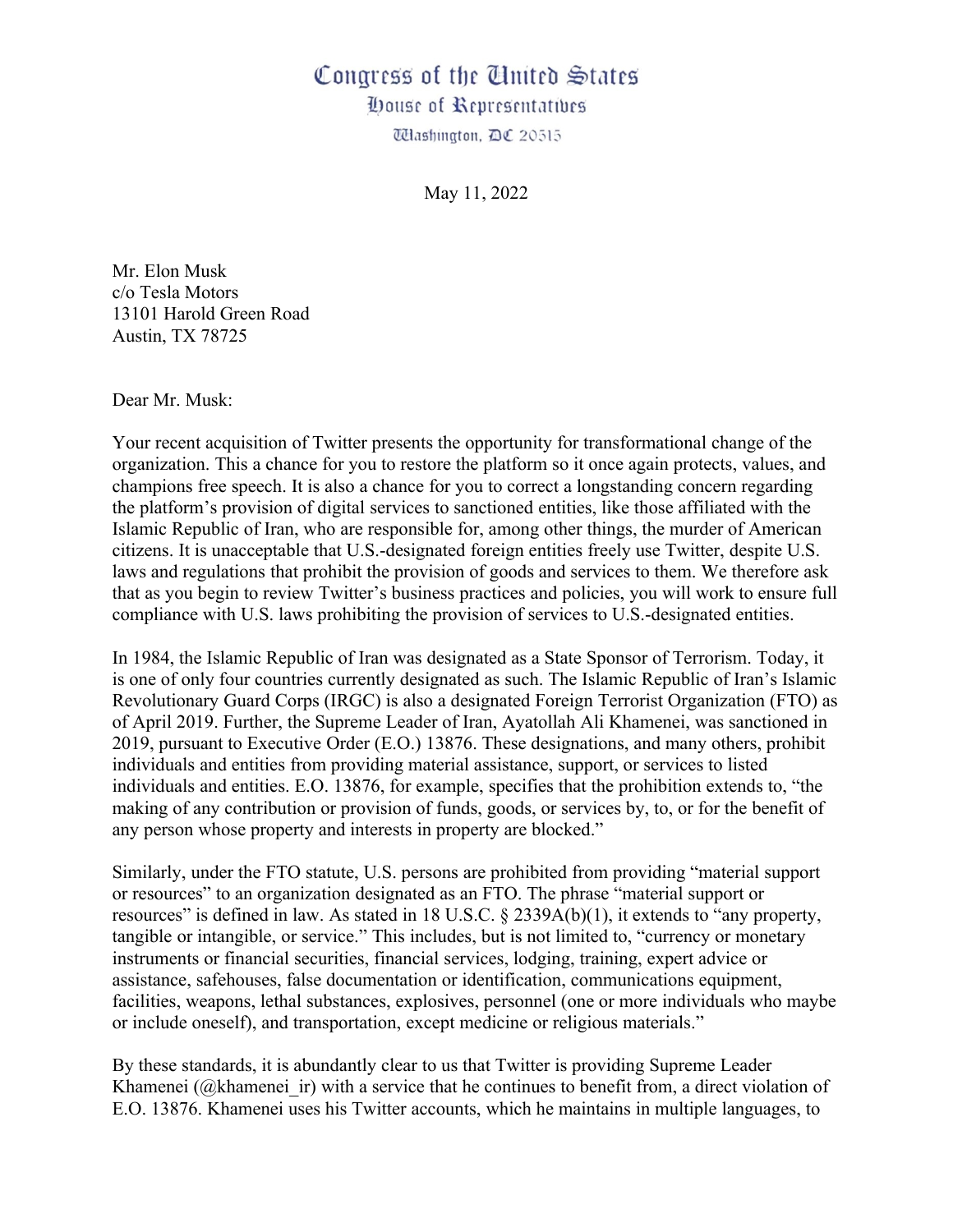advance the foreign policy objectives of the Islamic Republic, a designated State Sponsor of Terrorism. Likewise, it is further apparent to us that in hosting a page for the IRGC  $(Q)$ Sepah FA), Twitter also provides a tangible technological service to a designated FTO.

Khamenei, in particular, has used the platform to threaten violence, call for the eradication of the State of Israel and the Jewish people, and promote conspiracy theories and disinformation. He has posted tweets glorifying anti-Semitic terrorist groups, specifically Hamas and Palestinian Islamic Jihad. On May 7, 2021, Ayatollah Khamenei posted a tweet that glorified deceased anti-Semitic leaders from U.S.-designated terrorist groups, including the Islamic Revolutionary Guard Corps, Kata'ib Hezbollah, Hamas, Hezbollah, and Palestinian Islamic Jihad.

In addition to providing these services, it is possible that there has also been a level of *coordination* between these accounts and Twitter employees. For instance, should the accounts engage with Twitter support services to address technical questions, report users, or flag content, as is routine for Twitter users, this would be a troubling development. We urge you to thoroughly examine Twitter's practices to reveal the extent to which such coordination has or may continue to be taking place between Twitter and designated Iranian regime officials and entities.

Not only is Twitter providing a clear service to SDNs like Khamenei and FTOs like the IRGC, and potentially coordinating with them, it is also deriving a benefit from doing so. Twitter's revenue model is based primarily on advertising, which is driven by user engagement and web traffic. Between Khamenei's five accounts,  $(Qkhamenei$  ir,  $Qe$ s Khamenei,  $Qkhameneiru$ ,  $@K$ hamenei fa,  $@ar$  Khamenei), and the IRGC's one, there are a combined 1.6 million followers, which undoubtedly generates notable web traffic that is subsequently monetized by Twitter in countless ways. The Supreme Leader's posts regularly garner thousands of likes and his videos receive thousands of views. Further, we know Twitter also makes a profit by selling user data. Whether Twitter has profited from selling user data related to any of the Supreme Leader's accounts is something that we also urge you to carefully examine and consider.

Let us be clear: we stand for free speech and do not support arbitrary or political censorship by social medica companies. Free speech and the free flow of information on platforms like Twitter are key to maintaining healthy democracies both at home and abroad and we sincerely hope your acquisition of Twitter heralds a new era in this regard. However, the issue at hand here is markedly different. It is not a question of free speech, but of whether an American company should be providing a service, for which it gives and derives benefit, to designated and terrorist affiliated individual and entities. We believe strongly that the answer is a resounding, "No," which is why we urge you to examine this issue further and take action to comply with U.S. law.

The Iranian regime uses Twitter to upend free societies and threaten violence, which is exactly why the regime has been designated a State Sponsor of Terrorism and why many of its officials are on the SDN list today. These designations are not arbitrary or political. They are based on well-documented information and evidence, and approved only once subjected to a thorough interagency review by multiple federal agencies. Allowing designated individuals and entities to continue using Twitter to incite violence against American officials and citizens, call for the eradication of the Jewish State and its people, and promote its terrorist proxies, is in flagrant violation not only of Twitter's longstanding policies, but most importantly of U.S. law.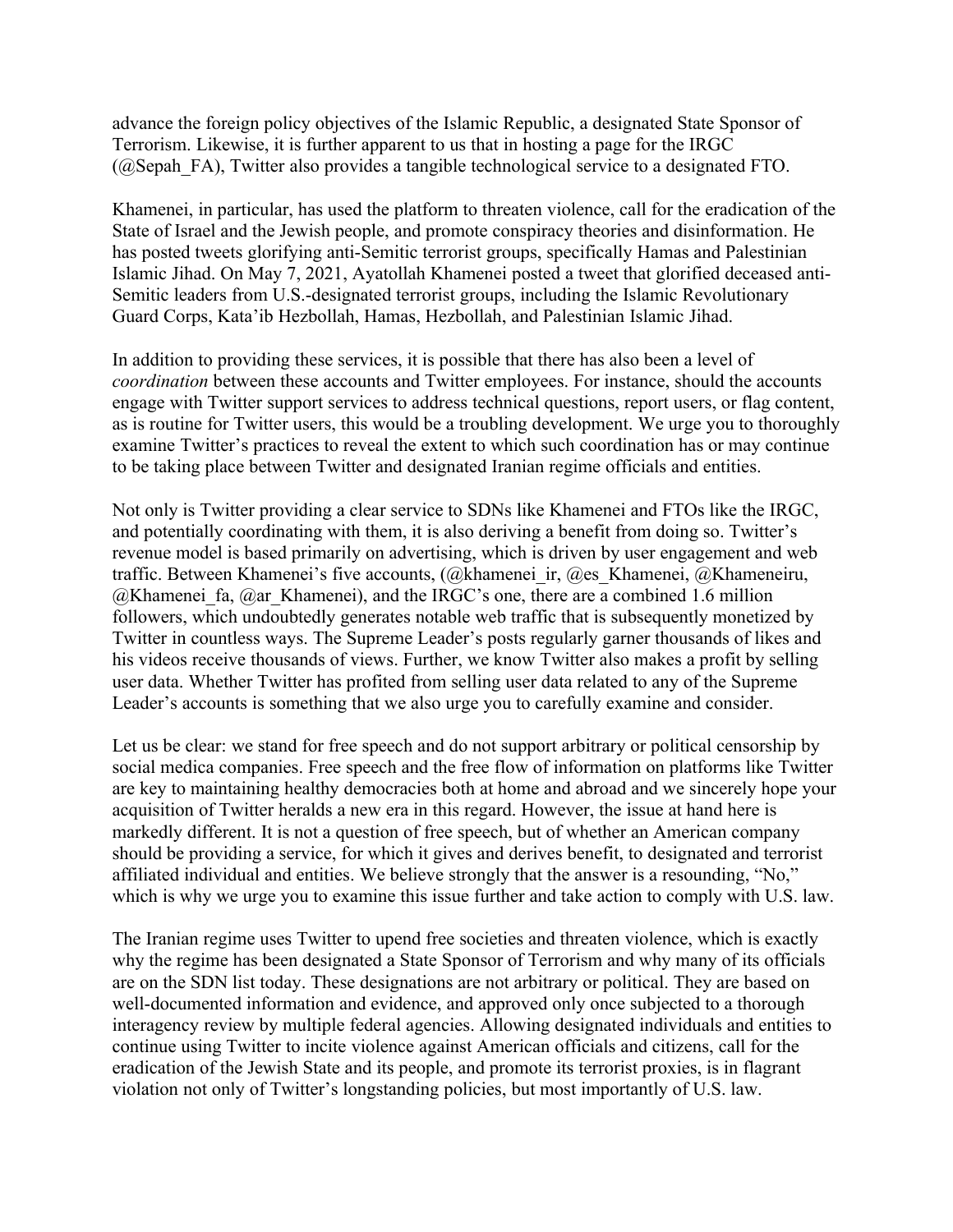Thank you for your consideration to this important matter and we look forward to your prompt response to the concerns we have shared with you.

Sincerely,

Claudia Tenney

Claudia Tenney Member of Congress

Sandy

n Banks **Member of Congress** 

Brian Fitzpatrick Member of Congress

Jefferson Van Drew Member of Congress

Elise M. Solanti

Elise M. Stefanik Member of Congress

Her Buck

Ken Buck Member of Congress

Brian J. Mast Member of Congress

Ronny L. Jackson Member of Congress